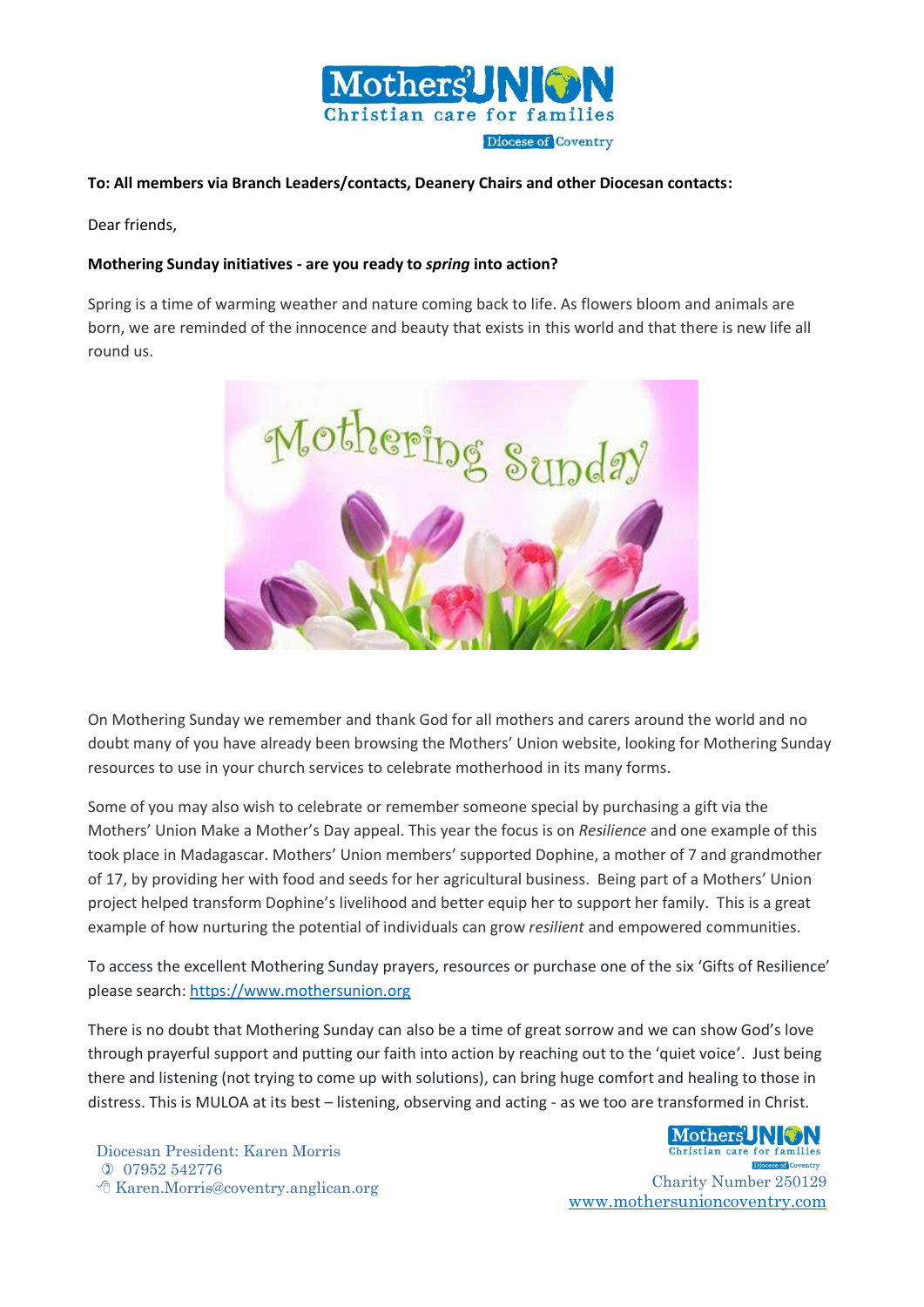

Back, by popular demand and happening in our Diocese, is the Mothering Sunday 'Hug in a Mug' initiative, where one member from Leek Wooten sprung into action and made 100 'Hug in a Mug' packs ready and available for distribution. How fantastic is that!!



I now have pleasure in confirming that mums and carers from Coffee Tots, Make Lunch and a new outreach initiative 'Trini-tea' in Holy Trinity Church, Attleborough, will receive a 'Hug in a Mug' pack in time for Mothering Sunday. If any member would like to make a financial contribution towards the cost of the 'Hug in a Mug' project, please send an email to karen.morris@coventry.anglican.org

Alternatively, small plants and toiletries are also needed for Coffee Tots and Make Lunch mums and carers so please get in touch with me, if you would prefer to make a donation in this way.

It is always reassuring to know that God accomplishes his work through the small things and it is therefore important that we continue to encourage one another to step out in faith, because all these small acts of kindness, really make a difference to those we have been called to serve. I would like to hear your good news stories, so please invite me to your Branch meeting or alternatively drop me a line.

I would also like to hear if your Branch/Diocesan Friendship Group intends to participate in the President's Challenge. If you are short of ideas, I can help………

Indeed, let us continue to prayerfully encourage and inspire one another to spring into action. Now that we are in the season of Lent sometimes called the 'springtime' of the church; may all our actions lead us to the foot of the cross, to simply adore and to gaze in wonder at what Jesus our Saviour has done for us. Let us spread the Good News to all who need to hear it.

[Zephaniah 3:17:](https://www.biblestudytools.com/zephaniah/3-17.html) *"The Lord, your God, is in your midst, a mighty saviour, who will rejoice over you with gladness, and renew you in his love."*

*On Friday, as many churches gathered for World Day of Prayer, the war in Ukraine was very much on everyone's mind. Let us continue to pray that a sense of peace and justice is quickly restored.*

Diocesan President: Karen Morris 07952 542776 Karen.Morris@coventry.anglican.org Charity Number 250129

Mothers' NGN